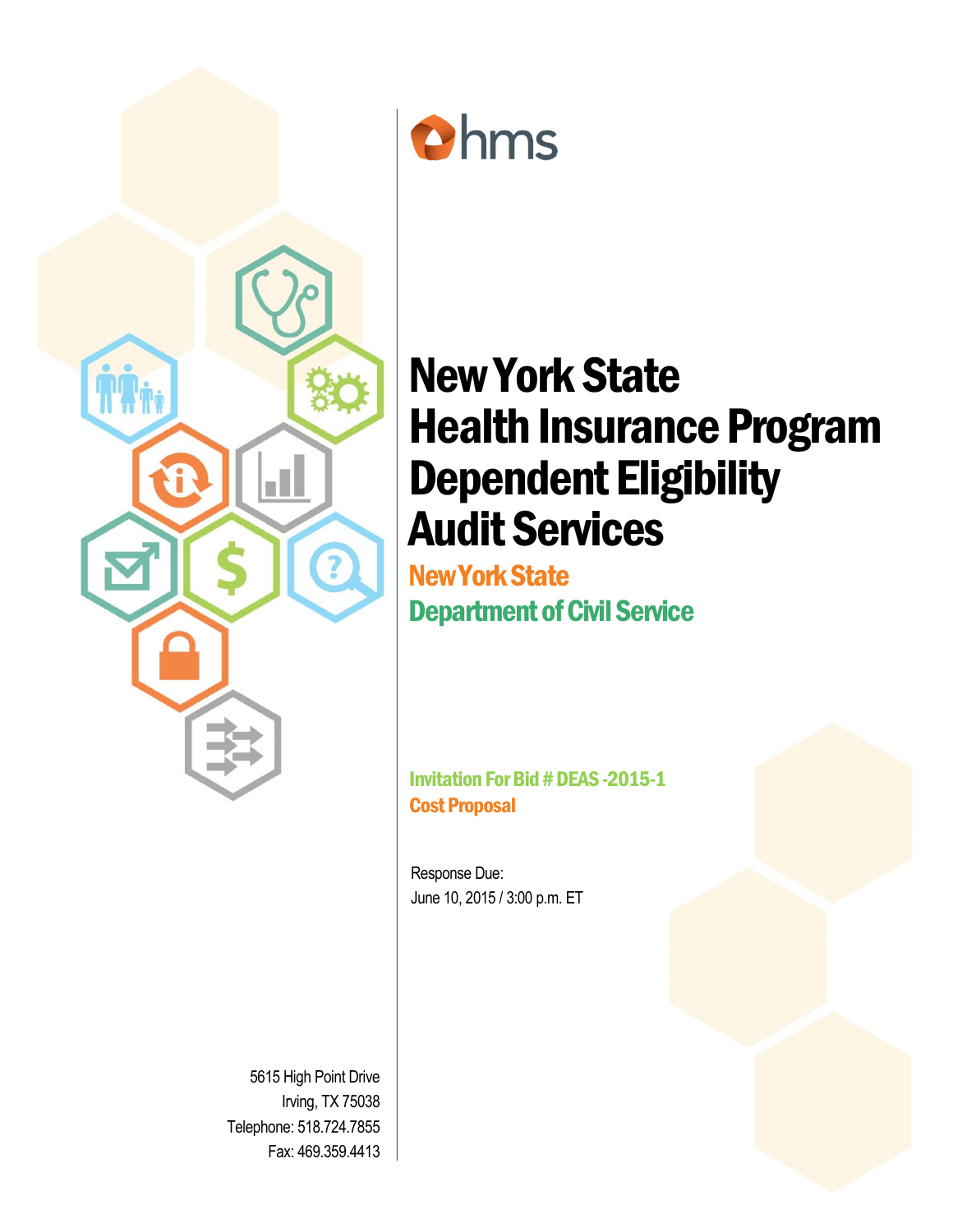

## Cost Section

The Cost Section is required to be separately bound from the Administrative and Technical Sections, or submitted in a separate sealed envelope, clearly labeled.

Health Management Systems, Inc. (HMS) is pleased to present our Cost Proposal for Dependent Eligibility Audit Services (DEAS) project described in our response to the Invitation for Bid (IFB) released by the New York State Department of Civil Service on behalf of the New York State Health Insurance Program (NYSHIP).

Per IFB requirements, we submit our Cost Section in a clearly labeled, separate, and sealed envelope.

#### **Assumptions**

HMS affirms our understanding of the Department's assumptions as listed in IFB Section V.B, Cost Section Assumptions. Our model takes into consideration the size and complexity of the project while simultaneously delivering exceptional value. We very much look forward to a creating a new partnership with the Department.

### Explanation of Costs

We have set our pricing to meet and exceed the requirements in the IFB. HMS fully understands the requirements and resources required to operate the NYSHIP DEAS program effectively.

Our pricing is an all-inclusive fixed fee primarily determined by the total number of enrollees who have dependents coupled with the total number of dependents covered. Beyond this, it takes into account staffing of the Call Center, auditors, customer service, project management, information technology resources, mail delivery, and postage.

The total price includes everything described in the IFB. A few important items to remember include:

- A 3:1 return on investment (ROI) savings guarantee
- Audit includes a separate Amnesty phase
- Forms of enrollee communication include paper-based communications, emails, and access to a customized English/Spanish website
- An additional 90-day Appeal/Reinstatement period for each cycle
- Soft-landing resources to assist enrollees in finding other coverage for ineligible dependents
- Full support of mobile technology (for document upload and sourcing)
- Fully 508c-compliant web resources
- Extensive pre-audit training for selected NYSHIP Human Resources leaders to certify a smooth experience
- Collected expertise and experience from eight previous State Employee Health Plan DEAS projects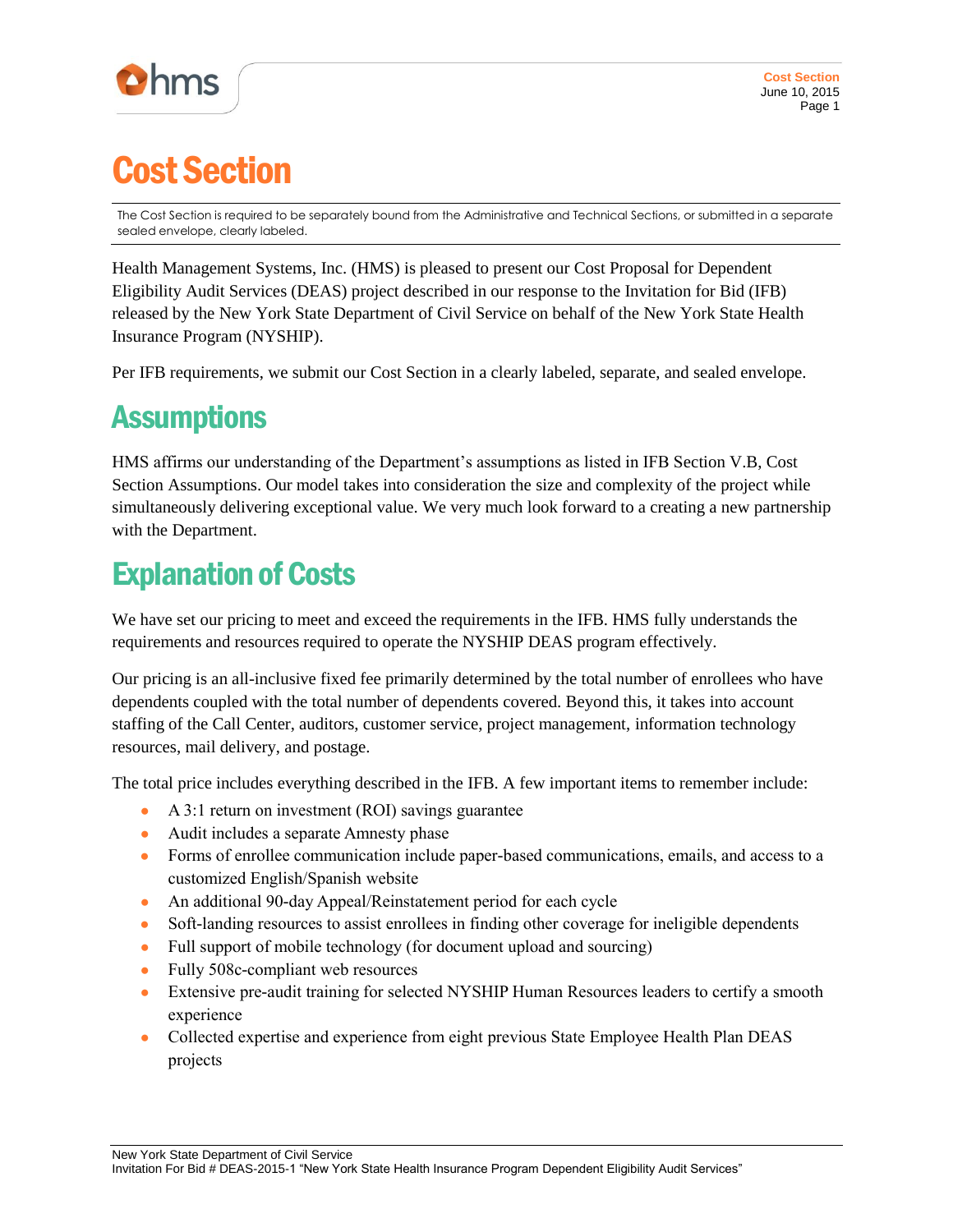

#### **Financial Return**

HMS affirms the following:

- We understand that the State will provide the final ROI calculation, which will be the basis for the 3:1 ROI guarantee.
- We will provide an ROI projection as the project progresses based on a figure agreed upon during the Planning phase.
- ●

In this section, we provide our completed copy of **Exhibit V, Cost Exhibit.**